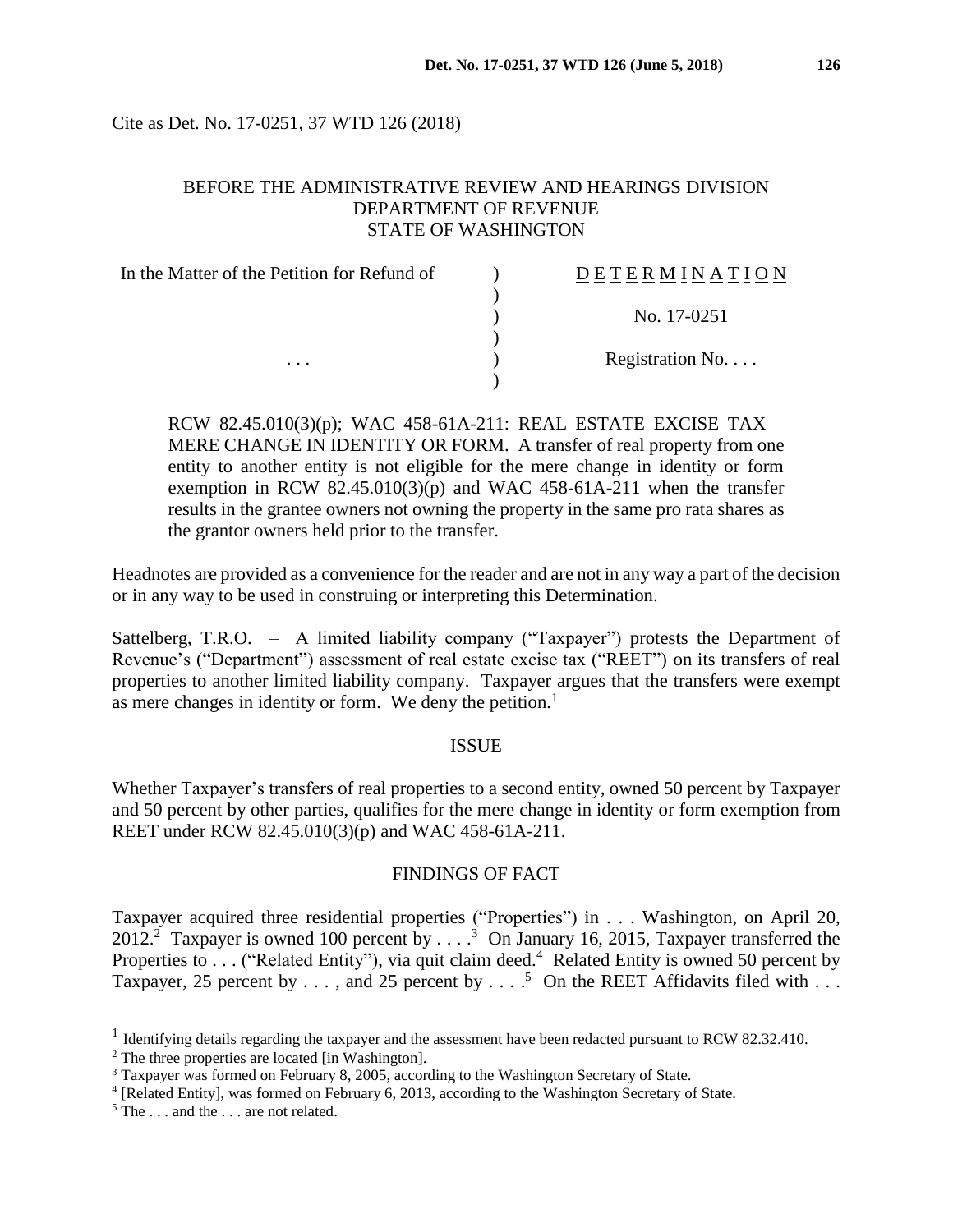County, Taxpayer claimed the transfer of the Properties were exempt from REET as mere changes in identity or form under WAC 458-61A-211.<sup>6</sup>

On September 22, 2016, the Department's Special Programs Division ("Special Programs") sent Taxpayer a notice that it was auditing Taxpayer's transfers of the Properties. The notice requested Taxpayer submit additional documentation to substantiate the exemptions by October 7, 2016. On October 10, 2016, Special Programs mailed Taxpayer a second letter stating this was its final request for documentation. The letter stated Taxpayer could either provide the additional documentation requested in the September 22, 2016, letter, or request an extension by October 24, 2016. On October 20, 2016, . . . provided Special Programs the operating agreement for Related Entity and its Internal Revenue Service Form 1065 [U.S. Return of Partnership Income] tax return for 2015.<sup>7</sup> The tax return reported income and expenses from the Properties. Special Programs examined the additional documentation but determined that it did not substantiate the mere change in identity or form exemptions as claimed. On November 4, 2016, Special Programs issued Taxpayer a REET assessment of \$ . . . .

Taxpayer paid the assessment and timely applied for refund. Taxpayer argues the Department should consider the transfers exempt as mere changes in form because the substance indicates it was the intent of the parties to have the Properties owned by Related Entity from the time of their initial purchase.<sup>8</sup> To support its argument, Taxpayer provided the closing statements for each of the Properties showing that Taxpayer purchased the Properties on April 20, 2012. Taxpayer provided the Internal Revenue Service Form 1065 for 2012 for Related Entity. The 2012 Form 1065, like the 2015 version above, also reported income and expenses from the Properties. This was prior to the 2015 transfer of the Properties to Related Entity. Taxpayer argues this shows the intent of the parties was to have Related Entity own the Properties all along. Taxpayer also claims the Internal Revenue Service Form 1065s for 2013 and 2014 for Related Entity also show Related Entity claimed income and expenses from the Properties as well.

## ANALYSIS

REET is imposed on each sale of real property in this state. RCW 82.45.060. The term "sale" includes "any conveyance, grant, assignment, quitclaim, or transfer of the ownership of or title to real property . . . for a valuable consideration." RCW 82.45.010(1). Taxpayer does not dispute that ownership of the Properties changed from 100 percent owned by Taxpayer before the transfers to 50 percent owned by Taxpayer after the transfers.

The term "sale" does not include a "transfer of real property, however effected, if it consists of a mere change in identity or form of ownership of an entity where there is no change in the beneficial ownership." RCW 82.45.010(3)(p). WAC 458-61A-211 addresses the mere change in identity or form of ownership of an entity exemption, providing the following:

 $\overline{a}$ 

 $6$  The REET Affidavit for the  $\dots$  property did not have an exemption section filled in like the  $\dots$  properties, which both claimed exemption under WAC 458-61A-211(2)(f).

 $^7$ ... stated in his October 20, 2016, e-mail that "we didn't think anything of it [that the properties were owned by [Taxpayer], and not [Related Entity]] until we realized in 2015 it was still under [Taxpayer] and would be good housekeeping to put it under [Related Entity]."

<sup>8</sup> Taxpayer does not argue the exemption it claimed on the REET Affidavits, WAC 458-61A-211(2)(f), applies on review.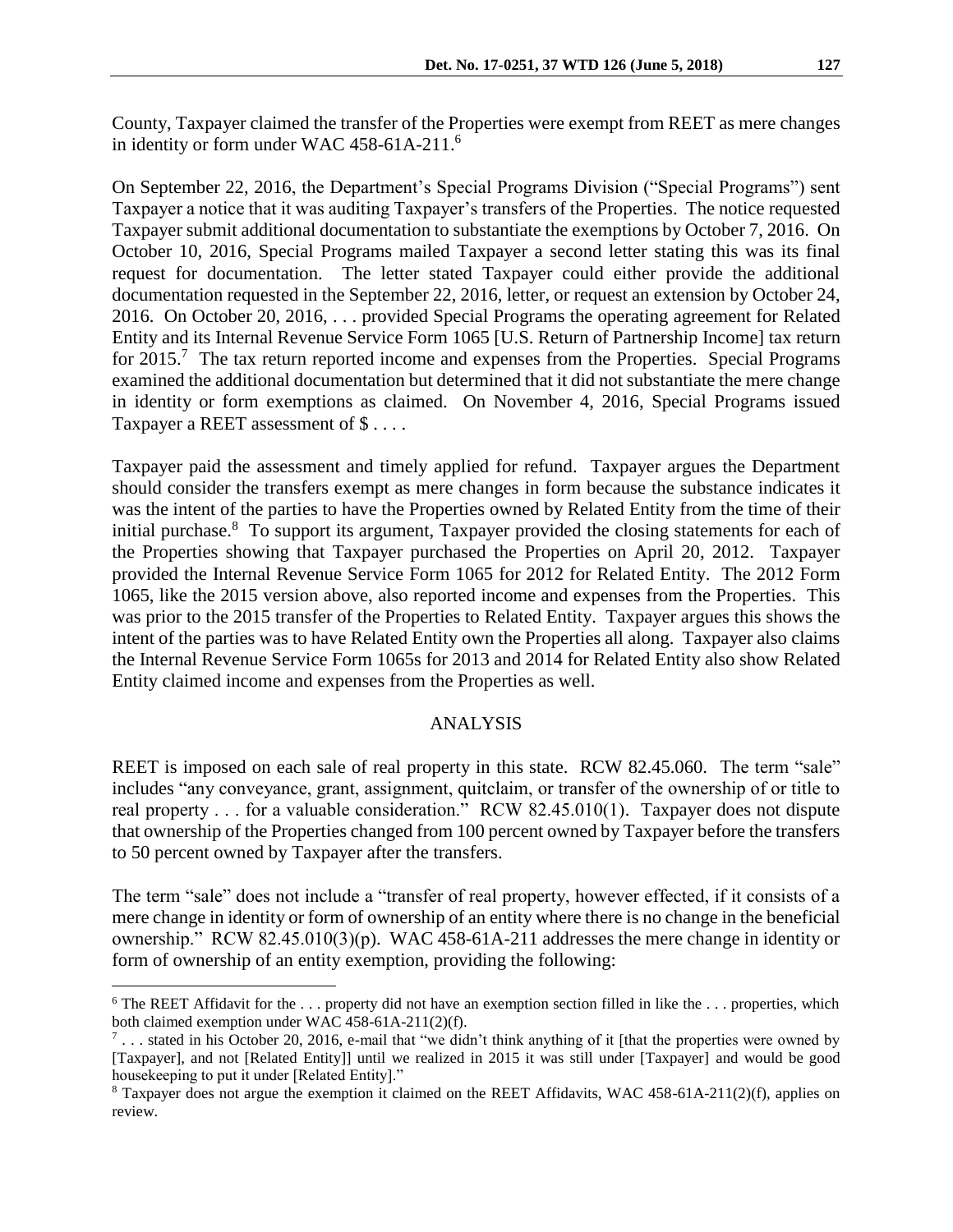(1) Introduction. A transfer of real property is exempt from the real estate excise tax if it consists of a mere change in identity or form of ownership of an entity. . . . If the transfer of real property results in the grantor(s) having a different proportional interest in the property after the transfer, real estate excise tax applies.

(2) Qualified transactions. A mere change in form or identity where no change in beneficial ownership has occurred includes, but is not limited to:

. . .

(d) The transfer by a corporation, partnership or other entity of its interest in real property to another corporation, partnership, or other entity if the grantee owner(s) receives it *in the same pro rata shares as the grantor owner(s) held prior to the transfer*.

(Emphasis added). Therefore, when a transfer results in the grantee owners not owning the property in the same pro rata shares as the grantor owners held prior to the transfer, the exemption does not apply. We note that the burden of showing qualification for a tax benefit rests with the taxpayer. *Group Health Cooperative of Puget Sound, Inc. v. State Tax Comm'n*, 72 Wn.2d 422, 429, 422 P.2d 201 (1967). Thus, Taxpayers must prove they are entitled to the benefit. *Id*. Taxation is the rule; exemption is the exception. *Spokane County v. City of Spokane*, 169 Wash. 355, 358, 13 P.2d 1084 (1932).

Here, the Properties were owned 100 percent by Taxpayer before it transferred them to Related Entity. Related Entity is owned only 50 percent by Taxpayer. Thus, the transfers effectuated a 50 percent change in ownership, as . . . owned zero percent of the Properties prior to the transfers and 50 percent thereafter. Because the ownership percentages after the transfers were not in the same pro rata shares as the ownership percentages prior to the transfers, the mere change in identity or form exemption in RCW 82.45.010(3)(p) and WAC 458-61A-211 does not apply.

Taxpayer argues that the Department should disregard the quit claim deeds transferring the Properties, and instead focus on the fact that Related Entity reported the Properties for federal income tax purposes from 2012 through 2015. This reporting, Taxpayer argues, indicates the parties' intent that Related Entity own the Properties. We decline to accept this argument. While federal tax reporting can be indicative of intent of ownership, the actual ownership here was with Taxpayer prior to the transfers, as evidenced by the 2015 quit claim deeds. Additionally, the doctrine of substance over form is generally not available to a taxpayer to eliminate the tax consequences of the transaction. *See Washington Sav-Mor Oil Co. v. State Tax Comm'n,* 58 Wn.2d 518, 521, 364 P.2d 440 (1961); Det. No. 16-0089, 35 WTD 549 (2016). Here, Taxpayer purchased the Properties in its own name and later transferred them to Related Entity with a different pro rata share ownership. Had Related Entity initially purchased the Properties in 2012 instead of Taxpayer, there would not be the REET implications that resulted from the subsequent transfer from Taxpayer to Related Entity. However, Taxpayer was the owning entity here, and it chose to transfer the Properties to Related Entity in what is a REET taxable manner. We conclude Special Programs properly assessed REET on the transfers, and we deny Taxpayer's petition for refund.